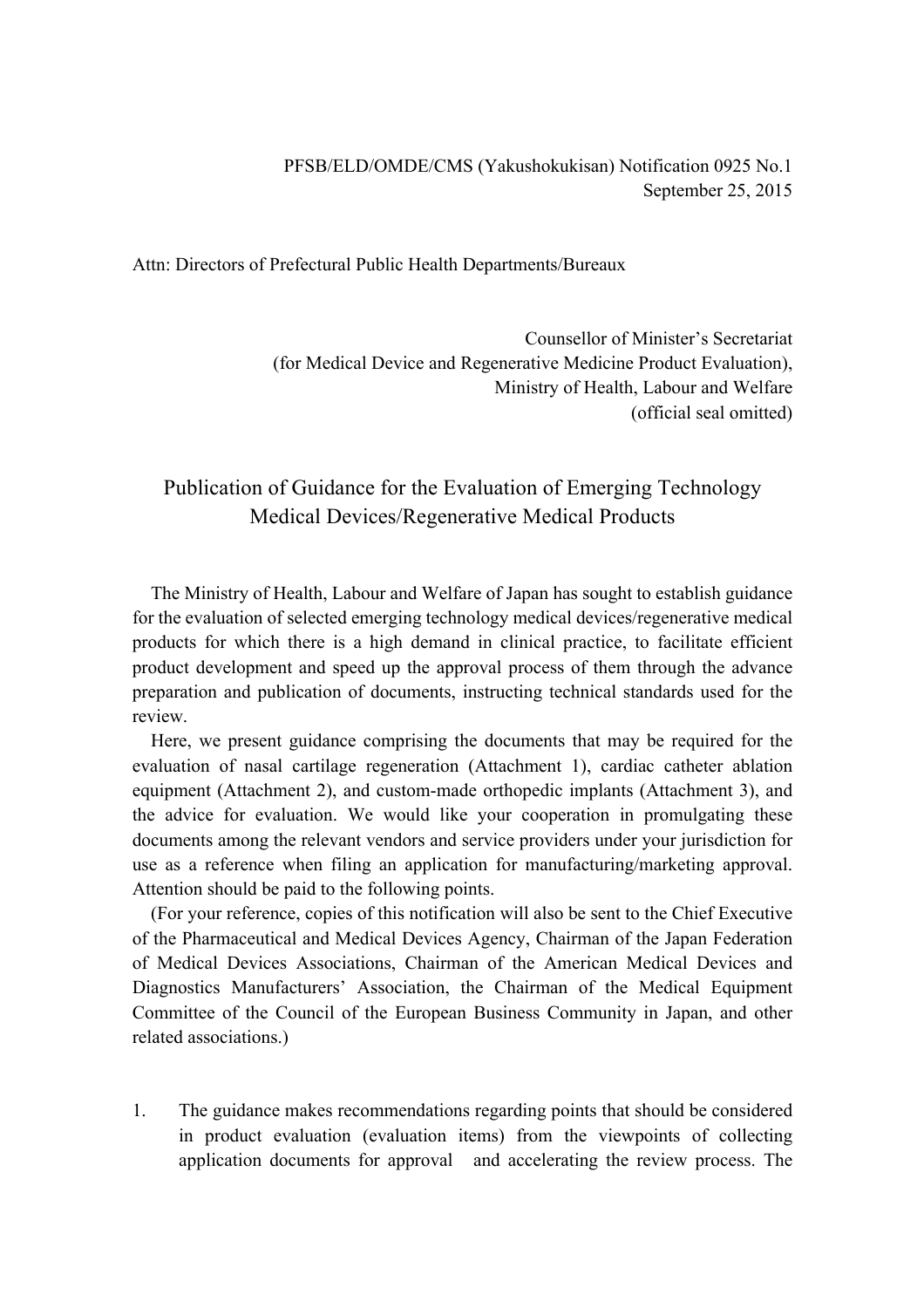guidance is not positioned as a legal standard but are designed to suggest currently recognized evaluation items for the emerging technology medical devices/regenerative medical products. It has to be noted that other kinds of evaluation may be needed, or there may be some exceptions to this guidance depending on the product's characteristics.

2. When collecting documents and data required for submission of an application for approval of individual products, it is recommended that the issues presented in the guidance be discussed in advance, and to use of consultation service of the Pharmaceutical and Medical Devices Agency (PMDA) at the earliest possible opportunity.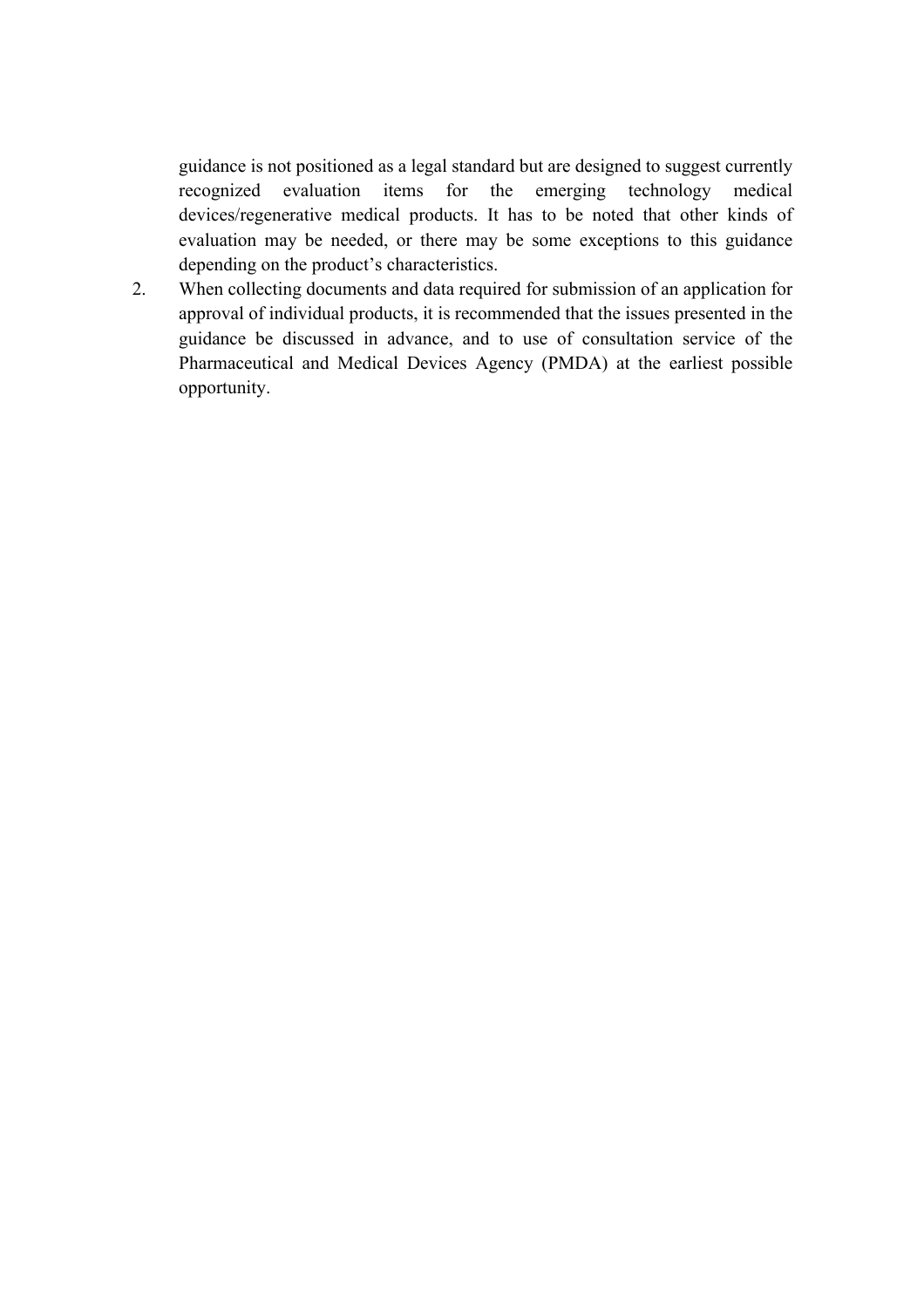# **Guidance for Evaluation of Three-dimensional Additive Manufacturing Technology-Based, Custom-made Orthopedic Implants Produced from Patients' Image Data**

#### **1. Introduction**

The Statistics Bureau of the Ministry of Internal Affairs and Communications (MIC) issued a report on trends in the elderly in Japan on September 15, 2014, and described that the population of the elderly (65 years or older) has reached 32.94 million and this accounts for 25.9% of the total population (Statistical Topics No.84, Statistics Bureau, MIC). Aging in Japan is predicted to continue to accelerate. In this situation, cases of motor impairments (osteoarthritis, or femoral neck fracture or spinal compression fracture associated with osteoporosis) in Japan are monotonically increasing, and it has been urgently needed to facilitate sophisticated orthopedic implants such as those for a bone or a joint, including prostheses and osteosynthetic materials used for the treatment of arthropathy, fractures, or orthomorphia, and improve the treatment techniques.

Conventional orthopedic implants have been proved safe and effective, been shown to be durable for 10 to 20 years after implantation, and contributed to the orthopedic treatment and extension of healthy life expectancy. Current issues of implants, however, include the existence of incompatibilities to the bone due to mismatched geometry because conventional implants are supplied in uniform sizes based on a design determined by average bone geometries. Thus, after a long period has passed after implantation, patients can experience complications such as a fracture, a loosened prosthesis, or a breakage, resulting in reimplantation. In addition, reconstruction with an existing implant can be infeasible in some cases when the bone deficit is a result of wide excision of bone tumor or when reimplanting. With this background, to make advancement toward the goal of further extending the healthy life expectancy of the Japanese public and improving the quality of life, development of very-long-life implants with a durability of 30 years or longer is desired. As an approach to achieve this, customization of implants' geometry has been proposed.

Recently, development of several innovative technologies has made it possible to produce custom-made orthopedic implants in small lots (single production) and in a short period of time using three-dimensional additive manufacturing technologies such as electron beam additive manufacturing, laser additive manufacturing, or inkjet printer manufacturing. This necessitates establishment of new standards for review to appropriately and promptly evaluate the safety and efficacy of osteoarticular implants and associated operation-assisting guides that are produced with 3D additive manufacturing. While considerations for the evaluation of the safety and efficacy of orthopedic implants produced through 3D additive manufacturing were included in September 2014 in a Notification, titled Guidance on Evaluation of Orthopedic Implants Produced With Three-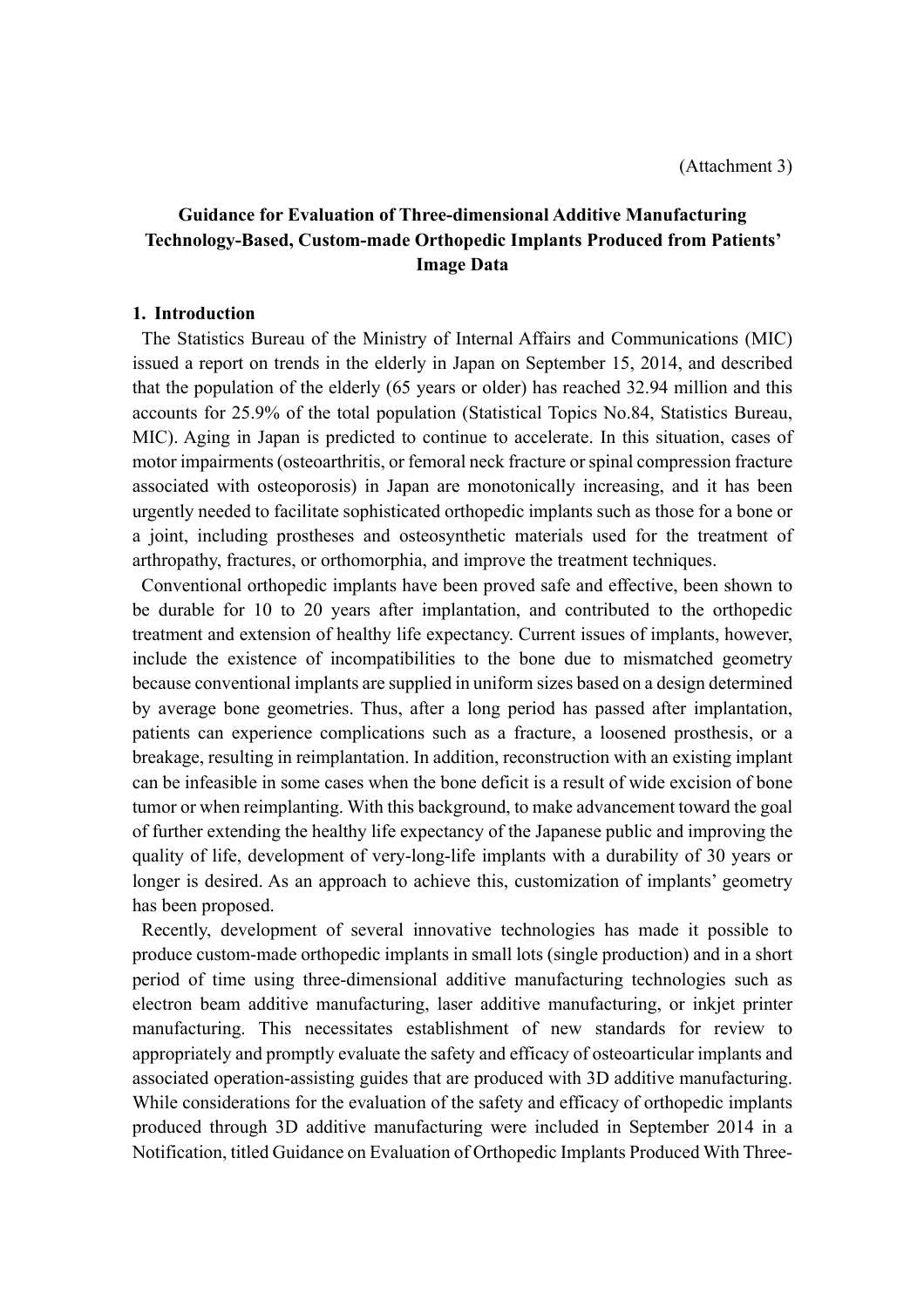Dimensional Additive Manufacturing (PFSB/ELD/OMDE/CMS Notification 0912 No. 2 issued by the Counsellor of Minister's Secretariat [for Medical Device and Regenerative Medicine Product Evaluation], MHLW, dated September 12, 2014, Attachment 3; hereinafter, referred to as the Counsellor Notification), in the present guidance considerations required when a 3D bone geometry is reproduced from an individual patient's image data in producing a customized implant using a 3D additive manufacturing technique are included.

#### **2. Scope**

This guidance covers 3D additive manufacturing technology-based, custom-made orthopedic implants and associated operation-assisting guides (hereinafter, referred to as custom-made orthopedic implants including the guides) made for the purpose of improving the biocompatibility and/or fixation for particular individual patients by geometrically modifying a base ready-made product so that the implant matches the bone geometry of the individual patient. This guidance shows considerations for the design aimed to reproduce a 3D model of a bone or a cartilage-containing joint using each individual patient's image data.

Note that even if the intended custom-made orthopedic implants are to be produced through a process other than 3D additive manufacturing, such as a cutting process, this guidance may still be used as a reference if the production is done by using a 3D model reconstructed from the patient's image data.

### **3. Role of This Guidance**

In recent years, thanks to 3D additive manufacturing, of which potential applications to the production of medical devices have increasingly drawn attention, it has become possible to produce medical devices with a complex geometry even in small lots and in a wide variety of kinds; given this background, this guidance shows possible issues or points that may arise or should be evaluated or considered when designing and producing custom-made orthopedic implants in a way that matches the osseous/cartilaginous geometry of the individual patient using image data of the bone specific to the patient. As a guidance covering an area experiencing significant technological innovations, it is not to provide a comprehensive list of issues and considerations but to indicate currently conceivable points. This guidance will therefore be revised as technological innovations are made and knowledge accumulates, and it is not to restrict, e.g., the contents of regulatory submission. Prior consultation with the Pharmaceuticals and Medical Devices Agency (PMDA) is recommended when a regulatory submission is planned for a novel technology that offers a function that may not be included in those assumed in this guidance.

In evaluating custom-made orthopedic implants produced using a 3D additive manufacturing technique or another, it is required to have a thorough understanding of the individual production processes and the characteristics of individual products and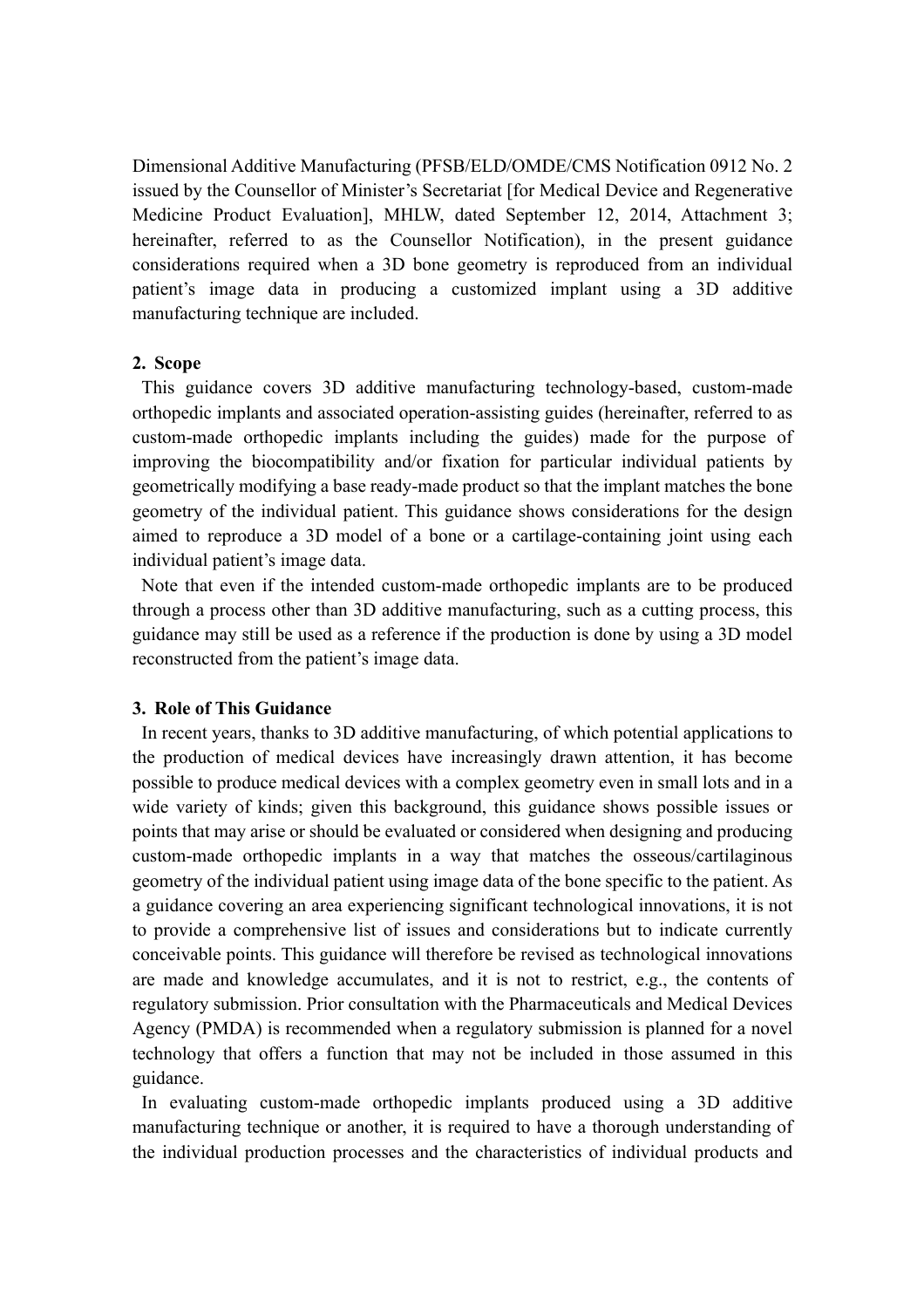with this understanding, to handle the data in a flexible and scientifically rational manner. It is also necessary to consult other relevant, currently available guidelines from Japan and overseas in addition to this guidance. It should therefore be noted that whether the characteristics of the individual product can be evaluated using available guidance/guidelines or not should be thoroughly considered. For the evaluation of orthopedic implants produced using 3D additive manufacturing, the Counsellor Notification should also be consulted; for the evaluation of custom-made orthopedic implants, the following guidance should also be consulted:

- Publication of Guidance for the Evaluation of Emerging Technology Medical Devices (PFSB/ELD/OMDE Notification 1215 No.1 dated December 15, 2010), Attachment 3 "Guidance on Evaluation of Custom-made Orthopedic Devices for Osteosynthesis"
- Publication of Guidance for the Evaluation of Emerging Technology Medical Devices (PFSB/ELD/OMDE Notification 1207 No.1 dated December 7, 2011), Attachment 2 "Guidance on Evaluation of Orthopedic Custom-made Artificial Hip Joint Prosthesis"
- Publication of Guidance for the Evaluation of Emerging Technology Medical Devices (PFSB/ELD/OMDE/CMS Notification 1120 No.5 dated November 20, 2012), Attachment 1 "Guidance on Evaluation of Orthopedic Custom-made Artificial Knee Joint Prosthesis"

## **4. Considerations in Reproducing 3D Bone Model from Patients' Image Data**

(1) Acquisition of Image Data from Patients

In designing a custom-made orthopedic implant, it is, in principle, essential to obtain image data using an appropriate image modality such as computed tomography (CT) or magnetic resonance imaging (MRI), and reconstruct geometrical data of the bone or the cartilage-containing joint of the patient, in order to make necessary geometrical modifications to a base ready-made product in a way that the implant matches the geometry of the bone or cartilage-containing joint of the individual patient. CT-based image extraction is the most common practice at present, but regardless of the modality used, the data reconstruction requires:

- Optimization of the imaging conditions, and
- Optimization of the image extraction and processing.

Presented below are general considerations.

1) Imaging and image construction conditions

In considering the balance between the exposure risk of the patient and the necessity of taking quality images adequate for the data reconstruction, imaging parameters listed below should be investigated to determine recommended conditions for them. The recommended conditions should be determined on the basis of relevant performance tests. If some parameters are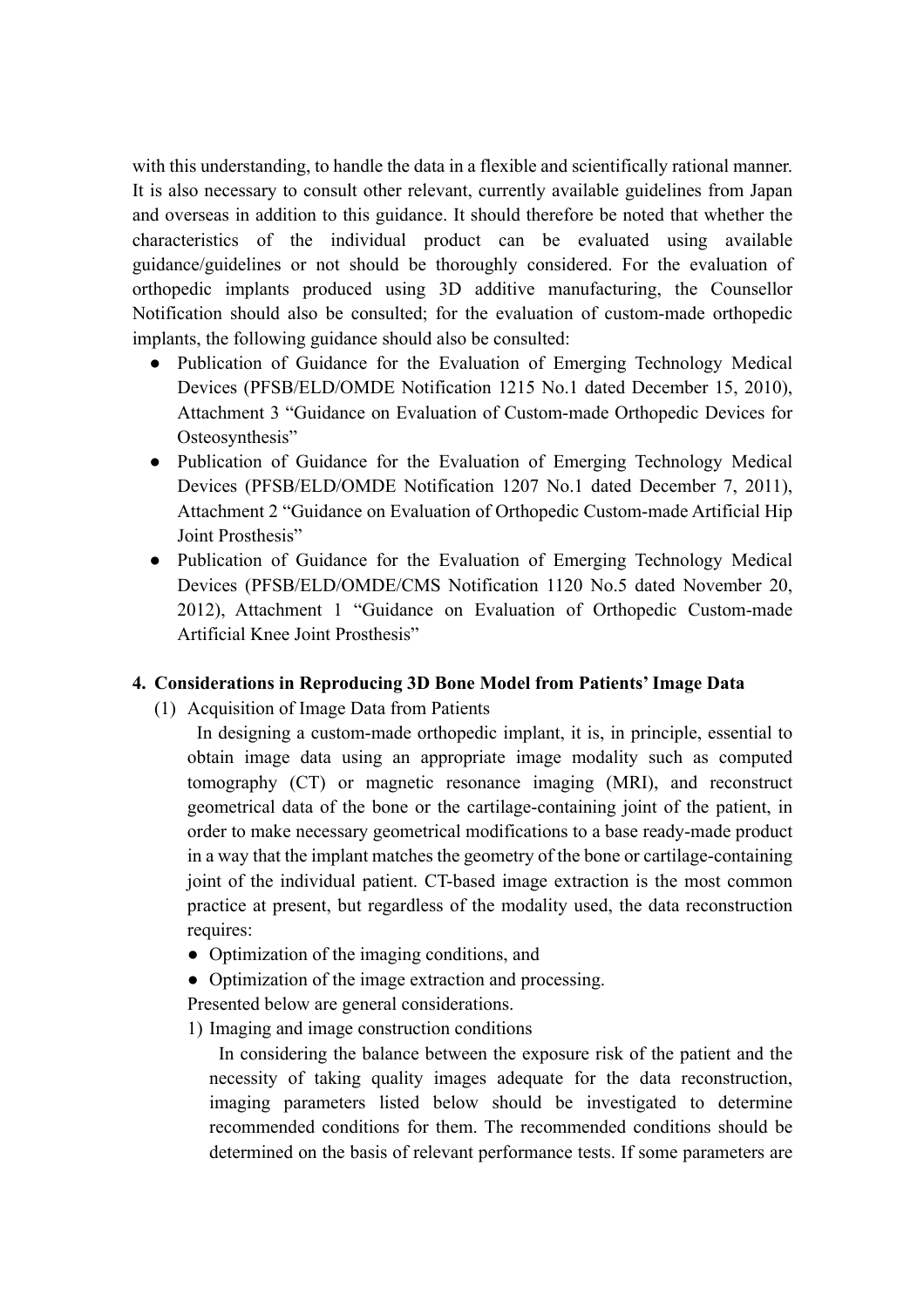excluded from the determination, its justification should be presented. The date of taking images of the affected region should be specified.

A) For CT:

- $\bullet$  Imaging equipment
- $\bullet$  Voltage of X-ray tube
- $\bullet$  Current of X-ray tube
- $\bullet$  Scan slice thickness
- Beam pitch
- $\bullet$  Scanning time
- $\bullet$  Scan field of view (SFOV)
- Reconstruction slice thickness
- Reconstruction slice increment
- Reconstruction function
- $\bullet$  Measures against artifacts
- B) For MRI:
	- $\bullet$  Imaging equipment
	- $\bullet$  Coil
	- **•** Presence of absence of sequence fat suppression, and if present, its kind
	- **•** Scan section's echo time and repetition time (and if it exits, inversion time)
	- $\bullet$  Flip angle (for gradient echo)
	- Scan slice thickness
	- $\bullet$  Field of view (FOV)
	- $\bullet$  Number of excitations
	- Band width
	- **•** Sense factor or an analogous parameter
	- $\bullet$  Imaging time
	- $\bullet$  Reconstruction slice thickness
	- Reconstruction slice increment
	- Reconstruction direction
	- Measures against artifacts
- 2) Image expiration

Although no specific restrictions exist for the timing of the 3D imaging, the images taken should not be used if the physician judges that the anatomical structure of the affected region may have changed, considering the characteristics of the concerned medical condition.

3) Effects of artifacts

If a foreign substance such as a metallic implant is seen in the image acquired, there may be concern that the substance might cause an increase in the CT level of the surrounding area, a filling defect, or another artifact, even if possible measures are taken at the time of imaging. The possibility that these artifacts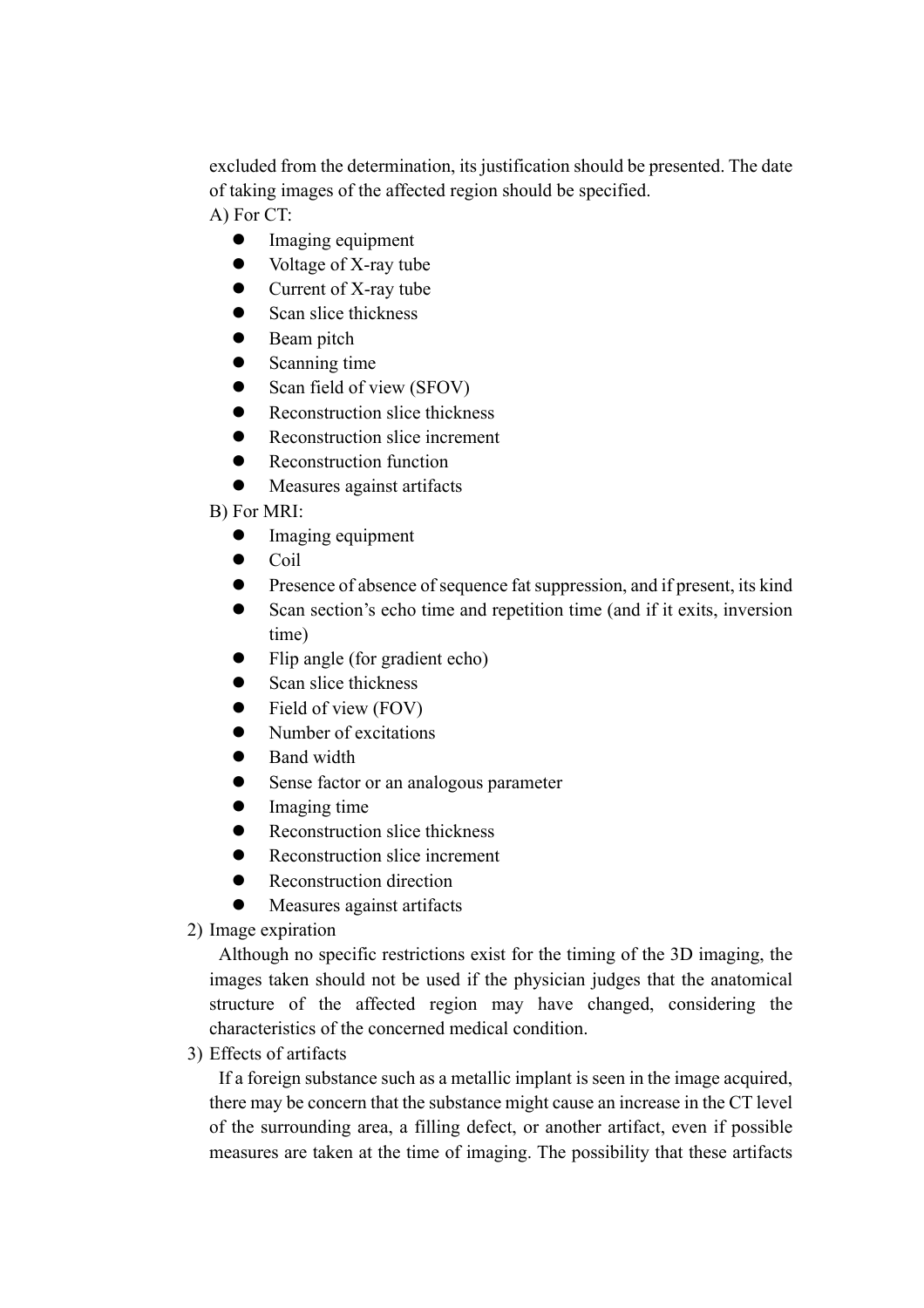affect the precision of the reconstructed 3D model cannot be ruled out. If such image data need to be used, an appropriate action should be considered for it, such as evaluating the effect of the artifact with an appropriate method or stating clearly that the effect has not been evaluated and confirming that the physician determines that the geometry of the product meets the product specifications.

(2) Image Extraction and 3D Model Reconstruction

For the image extraction and 3D model reconstruction, the precision of the 3D model data should be clearly determined and presented.

Regardless of what kind of program is used to construct 3D model data from CT or other image data, the following points should be considered:

1) Handling of image data

If one intend to do image extraction and 3D model reconstruction on the request of a medical institution, one should establish appropriate measures to prevent leakage of personal information. (A consideration at the time of contract)

2) Method for extraction of 3D model data and determination of geometry Requirements include:

- To enumerate the processes for the data extraction and the geometrical determination in detail and clearly indicate the responsible person for and the content of each process.
- To identify the program used to construct 3D model data.
- To evaluate the precision of the program again, if a modification of an algorithm or a change of the program itself that may affect the precision of the 3D model data occurs.
- To justify the method used for the 3D model segmentation (e.g., by explaining how to guarantee the skill of the operator, or for an automatic segmentation, by describing its precision and appropriateness).
- To show the precision of the process of the conversion to a geometrical shape. (Clarification of the condition required to guarantee the precision)

3) Acceptance criteria for the precision of the clinically needed 3D model data

Appropriate and adequate acceptance criteria for the precision of the 3D model data should be determined for each of the intended body regions to which the product is applied and for each of the intended purposes. The rationale for the criteria determined should be explained as scientifically as possible because it is expected that the performance desired for a medical device can vary depending on the body region.

(3) Design

Currently, some kinds of three-dimensional computer aided design (3D-CAD) programs have been used to design custom-made orthopedic implants. In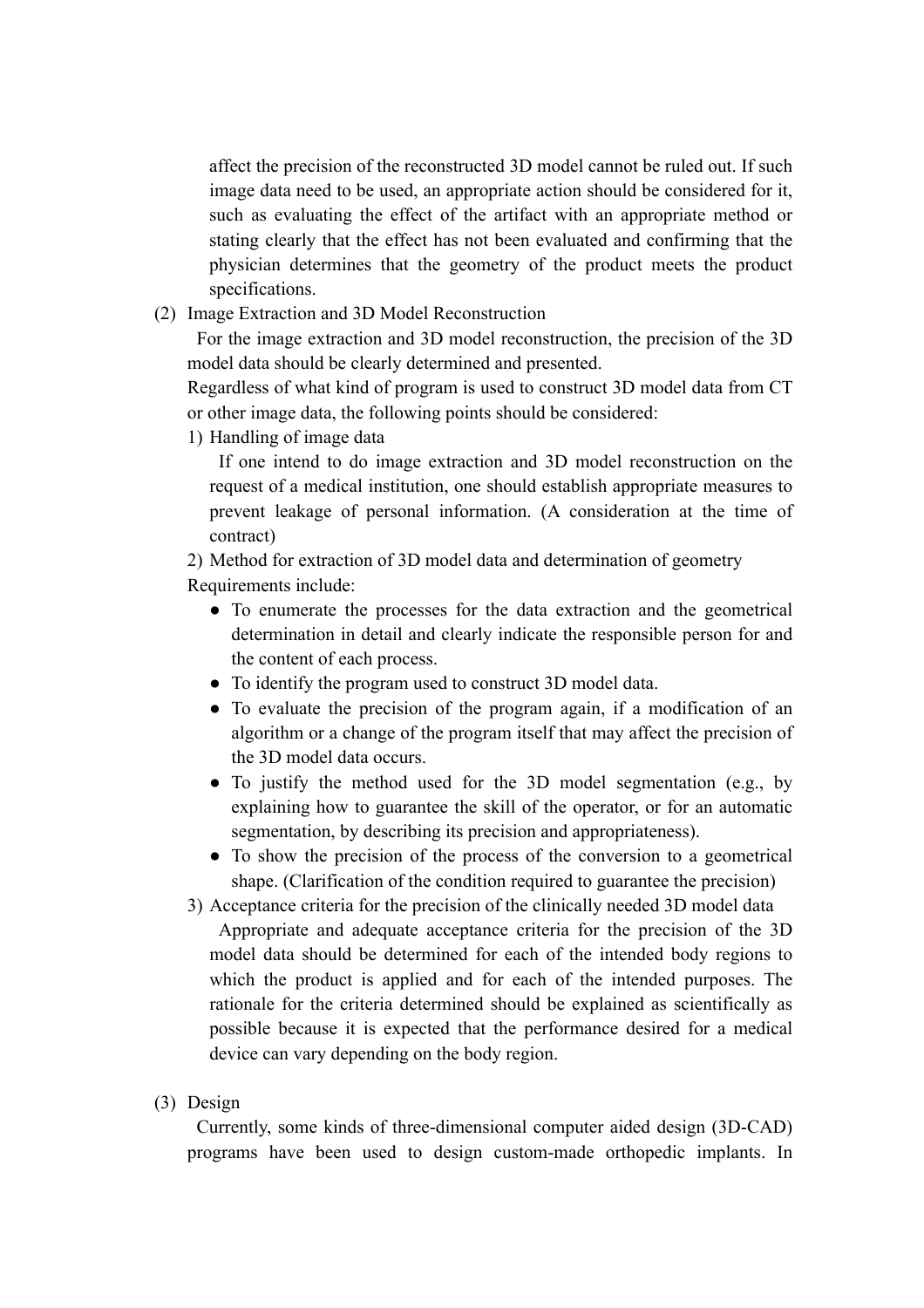designing a custom-made orthopedic implant, the physician who requests the product is responsible for a significant part, but the MAH should also consider the following points:

1) Basic principle on the design

(For example, that the design is achieved by customizing only the surface of the bone-implant interface using a basic design based on the base ready-made product's image data, or that the design is made as an optimized design achieved by making a customization after making a change(s) in an important functional part, e.g., the geometry of the sliding surface of a joint.)

- 2) When using the basic design approach, the manufacturing conditions based on the basic design used, how to evaluate the final product (the customized part) on the basis of relevant test results including those for mechanical safety and biological safety, the appropriateness of this evaluation method, and the method of validating the relevant conditions
- 3) When making a suitable design for each patient, what effects there are on the relevant factors such as the manufacturing conditions, mechanical safety, and biological safety as a result of the customization from a basic design, and how the non-inferiority to the basic design is evaluated
- 4) Conversion to manufacturing data
	- Method of converting data to the Standard Triangulated Language (STL) file format (Appropriateness of the method selection)
	- Presence or absence of geometry confirmation by means of visual inspection [Its necessity; if necessary, its method (e.g., superposition with a relevant CT image); and the appropriateness of the method]
- (4) Examination of Final Geometry and Structure

To prove that custom-made orthopedic implants produced coincide with their design geometry within a certain error range, final products should be used to confirm the geometrical precision; the manufacturer should indicate the tolerance range and the appropriateness of the validation method for it in advance.

For the precision test, it is recommended to use a measuring method that allows three-dimensional measuring. For some products, one-dimensional measuring may be applicable depending on their shape, provided that its adequacy is shown. For surface roughness or a complex shape such as a porous structure, an appropriate method suitable for the structure should be used to individually test them, and therefore not only test results but the principle of the testing method, and the rationale and appropriateness of its use should be shown.

(5) Information That Should be Disclosed to Physician

The manufacturers of custom-made orthopedic implants are required to have established a procedure to disclose the following design-related information in response to a request from the physician who requested production of a custommade implant. Additional disclosure may be required, as necessary.